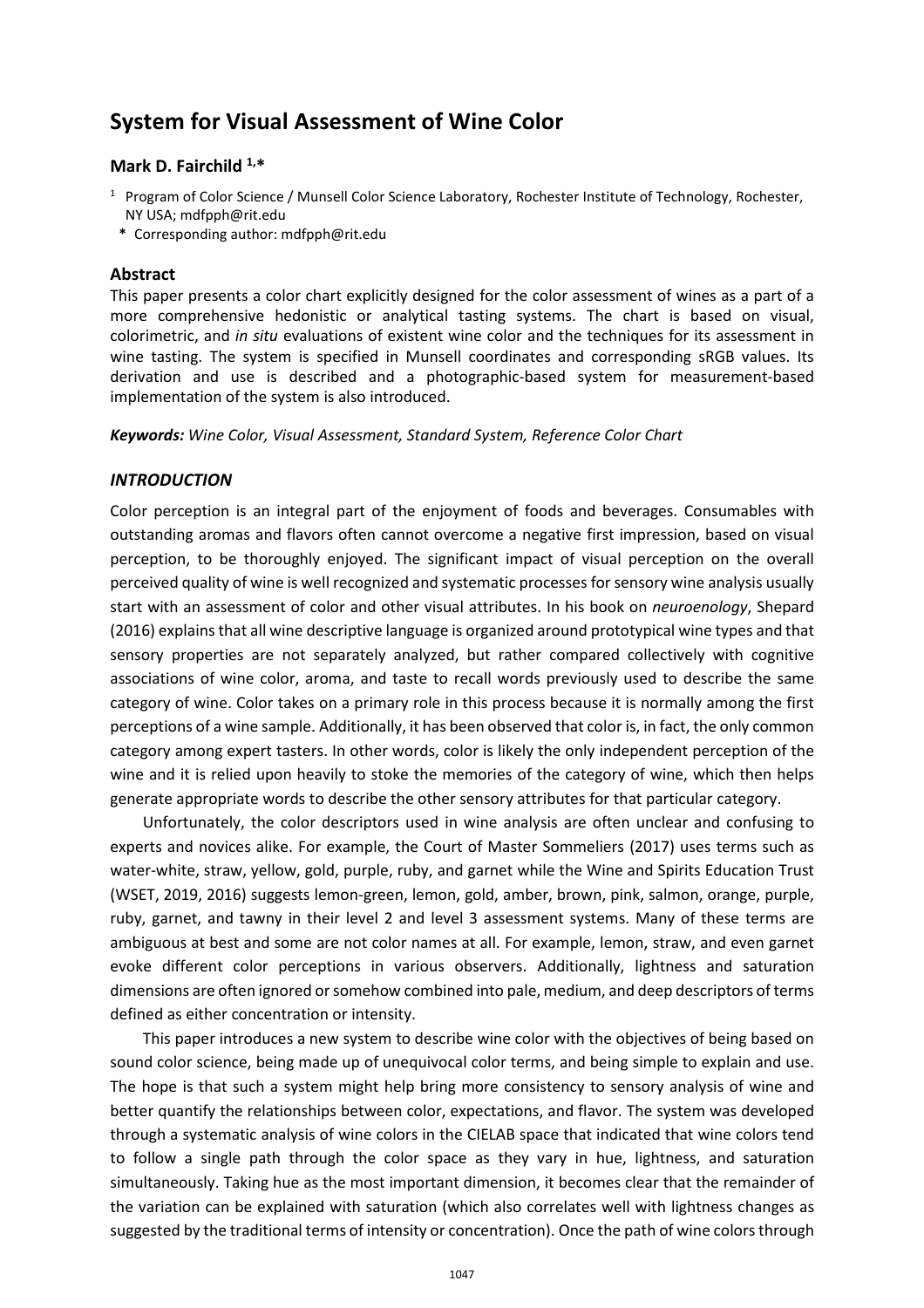color space was understood, representative samples were created as visual reference points for a scaling system. These reference points were ultimately specified systematically using the Munsell system and secondarily specified in sRGB coordinates.

The system is based on scaling the primary hue as either yellow, orange, or red and then a secondary hue as either green or orange for the yellow primary hue, yellow or red for the orange primary hue, and orange or purple for the red primary hue. Once the hue is established the saturation (or depth) of the color is then specified on a three point scale (low, medium, high) that is also represented with reference color samples. The system is embodied both as a reference color chart and as part of a systematic wine assessment grid. This paper will present the derivation of the system, its specification and embodiment, and a photographic system designed to allow automated specification of wine colors in addition to visual assessment.

#### *THE COLORS OF WINE*

The colors in wine are produced in complex and not fully understood ways. The main colorants in white wines are flavonoids that are responsible for coloration in many plants, while red wine colors are largely produced by anthocyanins, a particular class of flavonoids. However the exact colors in a given sample of wine depend on the grape variety, enological practices such as skin contact and other extraction techniques, other chemical constituents in the wine, wine pH, age, storage conditions, and ultimately the viewing or measurement techniques. Boulton (2001) provides an excellent review of many of the variables involved. In addition, Fairchild (2018) reviewed the colorimetry of wine and the important and significant influence of illumination color on the perception of wine. Unfortunately, illumination is often completely ignored in even sophisticated wine evaluation protocols, judging, and competition and this can result in wide ranging color assessments and conclusions for the same wine. For example, two extremely experienced sommeliers evaluated the same wine as "deep purple" and "garnet" (orangish-red). Careful analysis of the wine indicated that it was simply "red" with no hints of purple or orange. The large discrepancy resultsin very different interpretations ofthe wine and islikely caused by differences in illumination, but individual differences in color vision can also contribute.



Figure 1: Munsell Value and saturation (computed as 5 times Munsell Chroma divided by Munsell Value) for the wine color reproductions rendered in the Color of Wine poster.

An exhaustive colorimetric evaluation of wine colors is prohibitive in both cost and time. To get an initial sense of the color ranges found in wine, the author referred to three sources. The first was a collection of tasting notesin which a wide variety of wines were analytically evaluated over a long time period. The other two are widely distributed posters that have been carefully designed and colored to represent the range of wine colors. In essence these represent "color order systems" for wine. The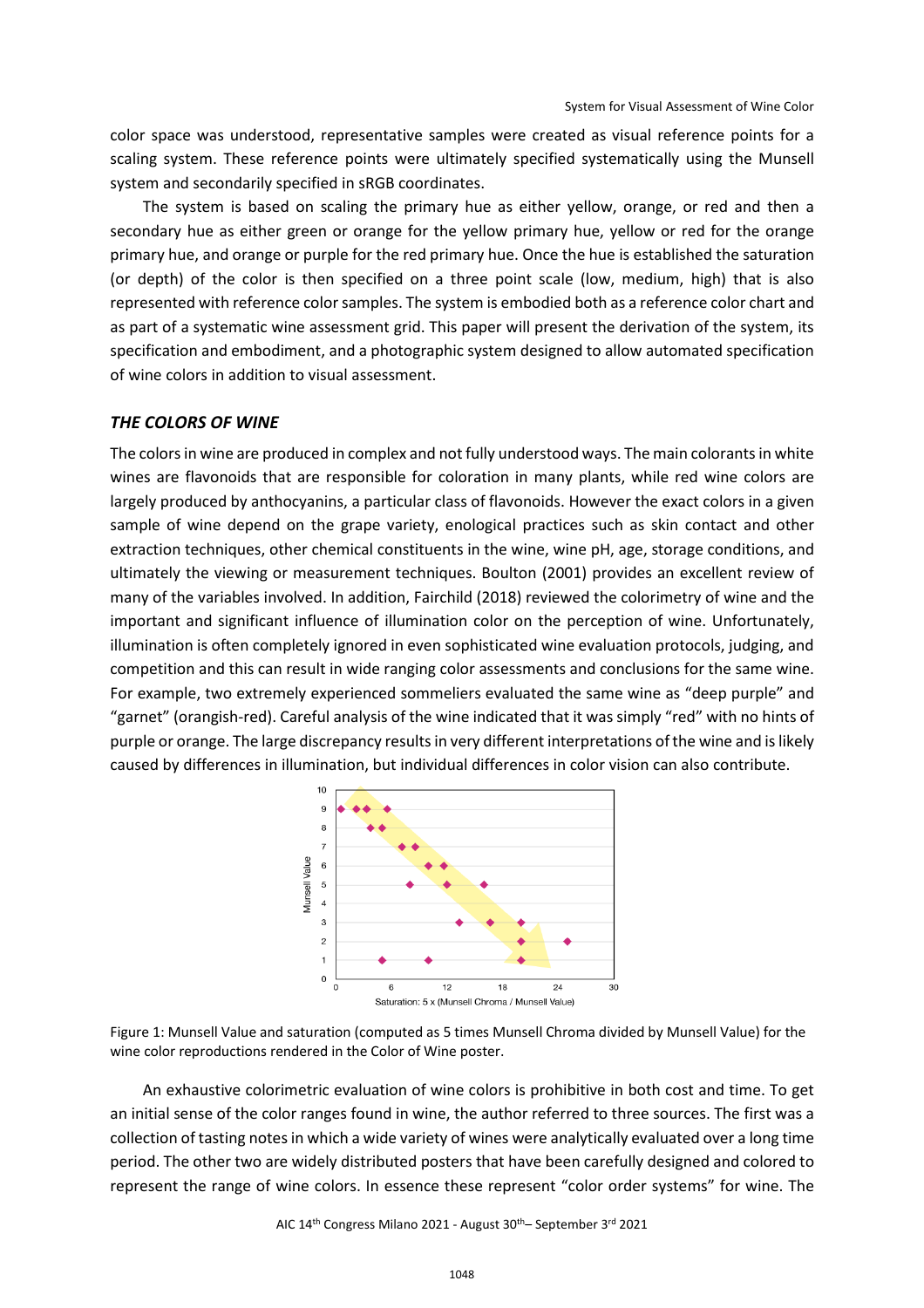Bouchard Aîné & Fils (undated) example illustrates a range of 74 wine samples and the Wine Folly (2019) chart includes 36 samples. Neither should be considered accurate colorimetric samples of wine, but both have been carefully visually assessed for accuracy and are representative of normal wine colors. The colors of the 36 samples from the Wine Folly chart are plotted in Munsell coordinates in Figure 1. It is clear from Figure 1 that most wine colors follow a one-dimensional path through the value-saturation space in which low value is correlated with high saturation. This agrees with visual assessment of real wine samples and indicates that a full three-dimensional color space need not be sampled to produce an effective representation of wine color. Instead, all that is needed is first a classification of hue, from greenish-yellow, through orange, to purplish-red followed by a second dimension representing the depth of color, which is the combined variation of lightness (value) and saturation represented in Figure 1.

#### *DEVELOPMENT OF A WINE COLOR REFERENCE CHART*

The wine reference chart was developed by selecting Munsell samples representative of the the three main wine hues, yellow, orange, and red and then variants of those in the directions of green and orange for yellow, yellow and red for orange, and orange and purple for red. These "medium-depth" samples are represented as the middle strip of colors in Figure 2. Then samples for more (deep) or less (light) depth were selected for the main primary hues. These are represented to the immediate left and right of the main strip of color samples. Figure 2 includes three copies of the chart. One labeled with color names, one unlabeled, and one labeled with Munsell designations.



Figure 2: The representative samples from the proposed wine color reference chart on a light gray background. The set on the left includes descriptive color names for white (yellow), orange, and red wines and the set on the right includes the nominal Munsell designations of the reference samples.

The chart itself is not necessary once the simple process of naming wine color by primary hue (yellow, orange, red), secondary hue (green, yellow, orange, purple), and depth (light, medium, deep) is understood. However, wine color can also be scaled directly relative to the chart using the form illustrated in Figure 3. The Munsell samples on a light gray background are used on the left side of the chart while a uniform white area is used as a background to the wine glass on the right. Wine samples should be viewed in a tasting glass tilted toward the observer such that the thinnest part of the wine sample can be viewed directly rather than through the top glass surface if possible. Illumination should be natural daylight or a high quality daylight simulator (*e.g*. color rendering index of 95 or greater) at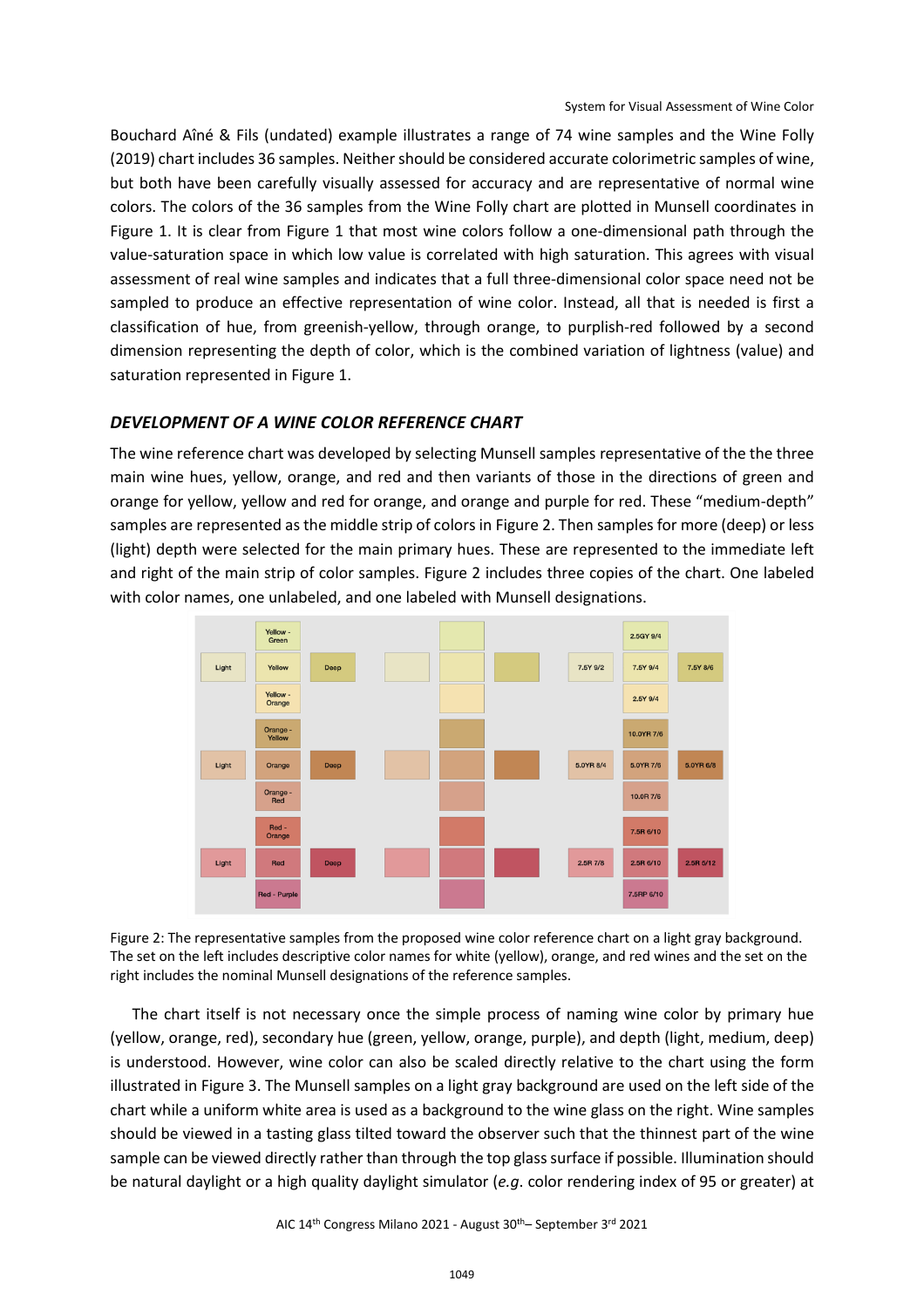an illuminance level on the order of 1000 lux. Observations are recorded by first naming the primary hue present in the sample: Yellow, Orange, or Red. Then if any secondary hue is present (*e.g*. Orange or Purple for red wines), it is also named. Thus wine hue is recorded as a one- or two-word simple hue name as illustrated in Figure 2. Lastly, a decision is made on whether the color depth in the wine is light, medium, or deep. Ultimately, these categorizations result in a simple set of 27 color categories for wine samples. While intermediate points could be used for more precision, even the most highly trained wine evaluators cannot consistently name wine colors with precision exceeding these 27 points, often not even agreeing on hue. In addition, color variation in wine is sometimes important. In such cases, this scaling procedure can be used separately for the body of the wine and the edge of the sample (know as rim variation and often recorded as a separate color).



Figure 3: The wine color reference chart as is should be used with the samples on the left side of a page on a light gray background and a blank white area to the right over which the wine samples can be viewed *in situ*.

| <b>Data/Specs</b>      |                                            |              |                        |                         |
|------------------------|--------------------------------------------|--------------|------------------------|-------------------------|
| Origin                 |                                            |              |                        |                         |
| Variety(ies)           |                                            |              |                        |                         |
| Type                   |                                            |              |                        |                         |
| Vintage                |                                            |              |                        |                         |
| Producer               |                                            |              |                        |                         |
| ABV (%)                |                                            |              |                        |                         |
| $RS(\alpha/L)$         |                                            |              |                        |                         |
| TA (a/L)               |                                            |              |                        | <b>Grassward</b>        |
| Price (US\$)           |                                            |              |                        | <b>Appearance</b>       |
| Glassware              |                                            |              |                        |                         |
| Appearance             | ("Brown is a deep, saturated, orange hue.) |              |                        | <b>Clarity</b>          |
| Clarity                | Clear                                      | Hazy         | <b>Rubbles</b>         |                         |
| <b>Primary Hue</b>     | Yellow                                     | Orange       | Red                    | <b>Primary Hue</b>      |
| <b>Secondary Hue</b>   | Green - Orange                             | Yollow - Red | <b>Orange - Purple</b> |                         |
| Saturation/Depth       | Low                                        | Medium       | High                   | <b>Secondary Hue</b>    |
| Aroma                  |                                            |              |                        |                         |
| Primary Aroma          |                                            |              |                        | <b>Saturation/Depth</b> |
| <b>Secondary Aroma</b> |                                            |              |                        |                         |
| <b>Taste/Flavor</b>    |                                            |              |                        |                         |
| Sweetness              | Dry                                        | Medium       | Sweet                  |                         |
| <b>Acidity</b>         | Low                                        | Medium       | High                   |                         |
| Tannin/Astringency     | Low                                        | Medium       | High                   |                         |
| Body                   | Light                                      | Medium       | Full                   |                         |
| Alcohol/Burn           | Low                                        | Medium       | High                   |                         |
| Finish                 | Short                                      | Medium       | Long                   |                         |
| <b>Complexity</b>      | Low                                        | Medium       | High                   |                         |
| Conclusion             | Θ                                          | ۳            | ك                      | e                       |
| <b>Notes</b>           |                                            |              |                        |                         |
| Date/Time              |                                            |              |                        |                         |

| <b>Grassward</b>        |                                            |              |                 |  |  |
|-------------------------|--------------------------------------------|--------------|-----------------|--|--|
| <b>Appearance</b>       | ("Brown is a deep, saturated, orange hue.) |              |                 |  |  |
| <b>Clarity</b>          | Clear                                      | Hazy         | <b>Bubbles</b>  |  |  |
| <b>Primary Hue</b>      | Yellow                                     | Orange       | Red             |  |  |
| <b>Secondary Hue</b>    | Green - Orange                             | Yellow - Red | Orange - Purple |  |  |
| <b>Saturation/Depth</b> | Low                                        | Medium       | High            |  |  |

Figure 4: An example of a custom wine-tasting grid that includes the proposed system for wine-color specification (zoomed on the right).

Figure 4 illustrates this wine color naming system incorporated into a full, customized hedonic (rather than analytical) wine tasting grid. Tasters can simply circle their responses for the clarity, primary hue, secondary hue, and saturation/depth of the wine. This system is far easier for tasters, especially those with little training in wine tasting systems, to make consistent, repeatable, and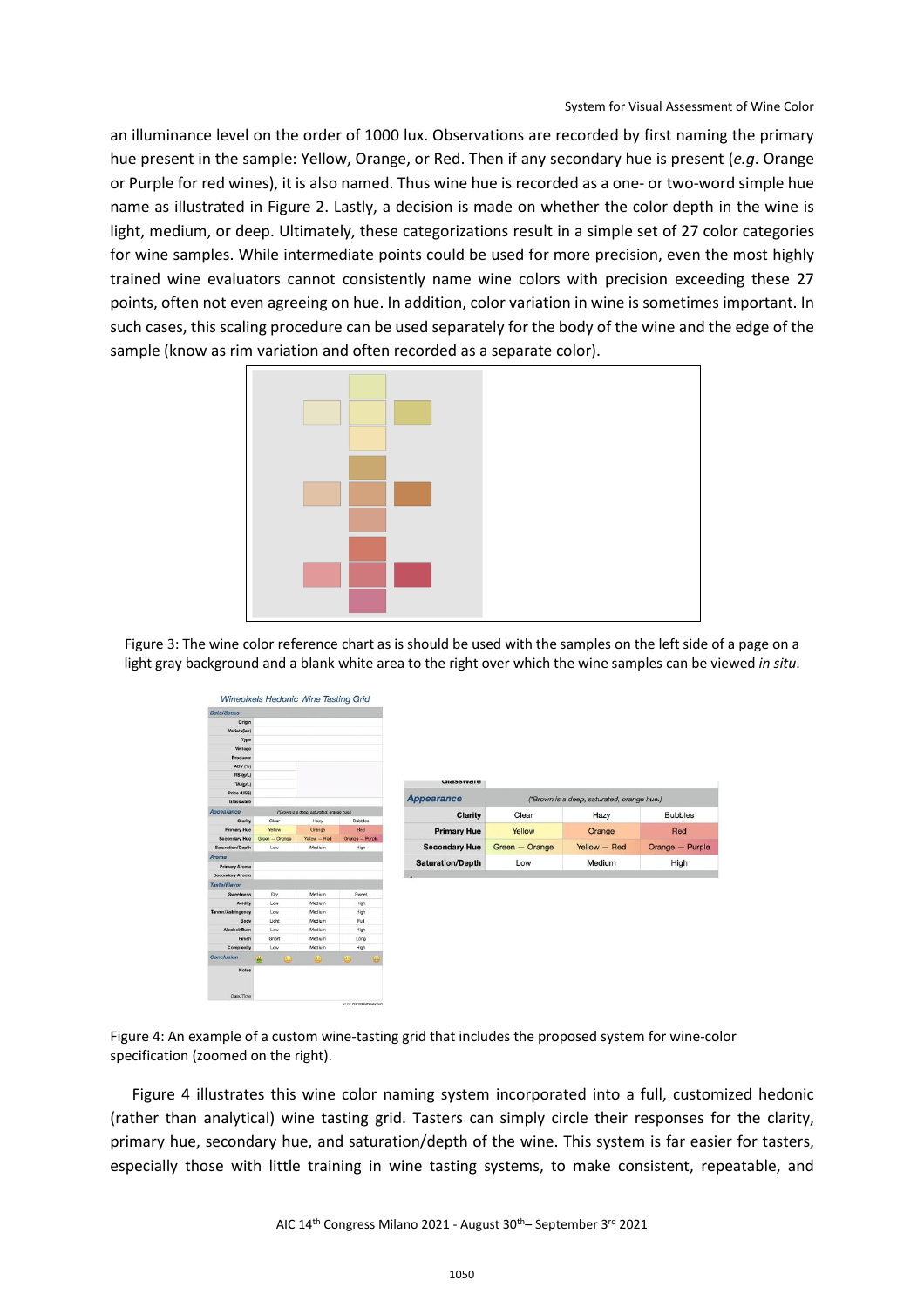understandable color assessments of their wines. Thus, simply put, such a color naming system is more useful than the non-intuitive systems used by experts that require training and use non-color terms to scale color appearance (thus requiring consensus definitions). This system should also be easily translatable into other languages.

#### *IMAGING-BASED SYSTEM IMPLEMENTATION*

While the wine color chart was designed for use as a visual reference for direct comparison or through memory matching, it would also be desirable to design and implement an image-based measurement system that could be used to photograph wine samples and then assign them to one of the 27 categories. As such, a photographic system was designed, implemented and tested. This is a non-trivial task as the accurate hue-reproduction of wine photographs is known to be notoriously difficult. This is due to the observer-metameric properties of wine spectral reflectance/transmittance distributions, variations in illumination color and spectra, and variations in camera color responsivities relative to one another and relative to human observers. Nonetheless, the challenge was taken.

The system was constructed using a special holder for ISO tasting glasses such that they could be photographed from above while tilted at a significant angle with a consistent volume of wine. This simulates visual wine assessment and allows various wine thicknesses to be simultaneously imaged. The samples were illuminated from the two sides using LumeCube 2.0 professional lighting systems (5600K daylight at approximately 1500 lux). Images were collect with a dedicated Nikon D5100 DSLR built into the copy-stand system. Raw images were collected and then white balanced and linearized using an X-Rite ColorChecker Passport system and Adobe Photoshop. Images were then converted to calibrated sRGB values. A set of eight wines, white, orange, and red, were used to calibrate the system.

Figure 5 shows one example image from the system. As illustrated on the right side of Figure 5, a fixed circular area near the rim of the wined outside any surface reflections was selected, averaged, and sampled to provide a single representative color signal for indexing into the standard system. A simple linear model (sRGB in the image to sRGB in the chart) applied on R, G, and B, independently was used to correct the samples. Figure 6 illustrates the typical results for the worst case (Pinot Noir) and a typical case (Zinfandel). These predictions are just barely good enough to index into the system with digital value errors typically less than 10 out of 256. However it is clear that the metameric properties of the wine samples results in a typical hue shift (toward orange for red wines) in the photographs. This can be corrected with a more sophisticated color correction algorithm that has showed good promise in producing accurate renderings and will be the subject of a future paper.



Figure 5: Examples of a wine sample in an ISO taster glass photographed in a calibrated illumination system. The right image shows the sampled area that was averaged to create an automated classification system (and also provides a nice example of simultaneous contrast; the circular area is physically uniform).